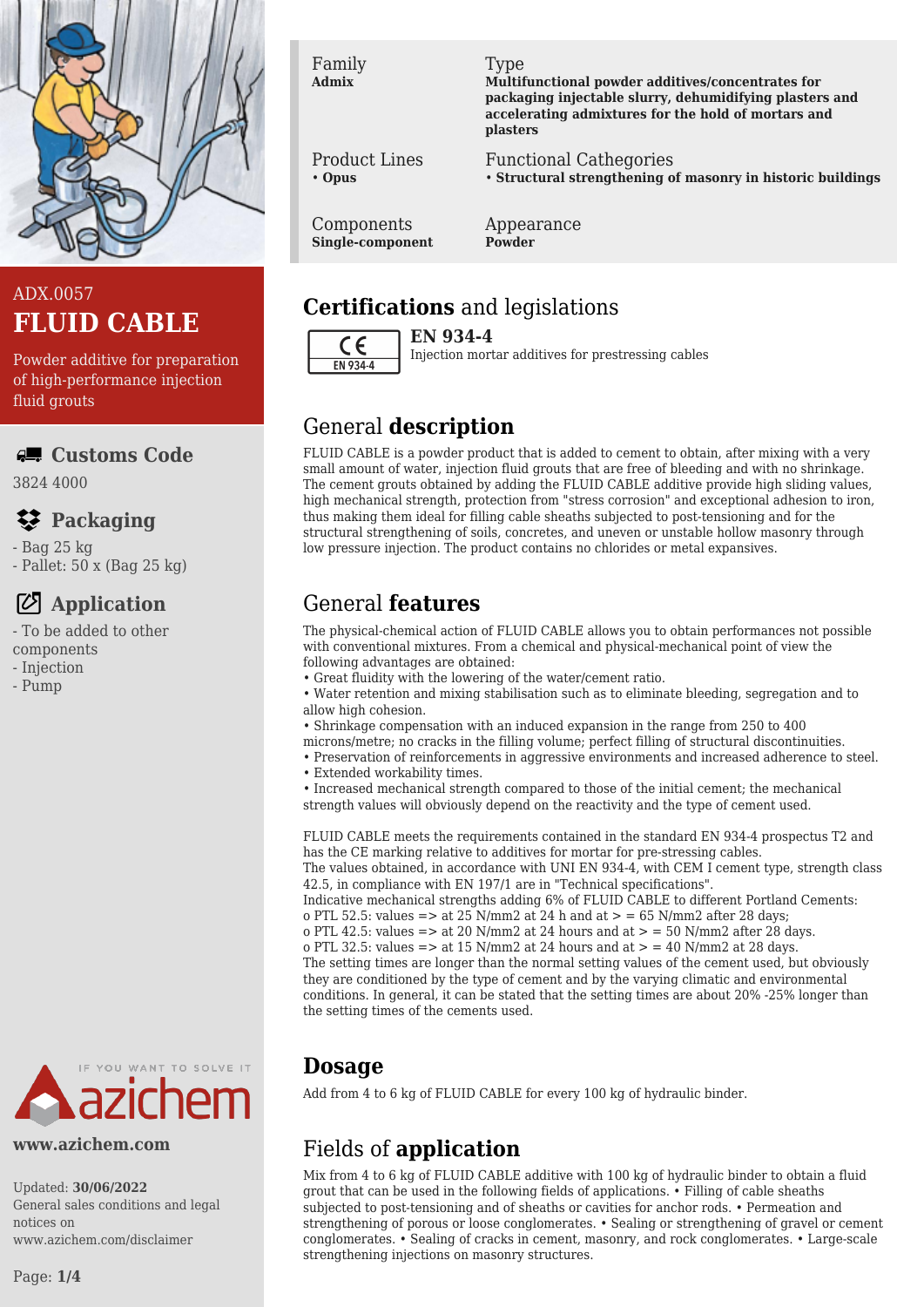## Basic **features**



# **Technical** specifications

| Adherence to steel: 10-20 N/mm <sup>2</sup>                     |  |
|-----------------------------------------------------------------|--|
| Density (mix): $\geq 2000$ g/l                                  |  |
| Exudation EN 445 (3 h): $< 1.5 \%$                              |  |
| Fluid cone after 30' EN 445: $\leq$ 28 s                        |  |
| Fluid cone after mixing 0' EN 445: $\leq$ 24 s                  |  |
| Volume variation with cylinder method EN 445: $0 < V \le 0.1$ % |  |
| <i>Water/binder ratio:</i> $< 0.4$                              |  |

# Tools **cleansing Applicable** on

- Water Concrete Concrete Concrete Concrete Concrete Concrete Concrete Concrete Concrete Concrete Concrete  $\sim$  Concrete Concrete Concrete Concrete Concrete Concrete  $\sim$  Concrete  $\sim$ 
	- Bricks
	- Mixed walls (bricks and stones)
	- Stone walls

## **Instructions** for use

Add FLUID CABLE directly into the mixer, about 4-6% in weight with respect to the mixture binder (4-6 kg of product per 100 kg of hydraulic binder). The dosage of mixture water must be drastically reduced compared to classic water-cement grout: the correct use values, for an injectable consistency, are between 30% and 38% in weight with respect to the hydraulic binder, bearing in mind the rule that the finer the cement, the more water is needed. The loading sequence in the mixer, kept in continuous motion, is as follows (the indicative dosages of each component to obtain about 70 litres of injection grout are in brackets):

- Water (25 litres) • FLUID CABLE (6 kg)
- Hydraulic binder (100 kg)
- Then gradually add the remaining water.

**Storage** and preservation

 $+35^{\circ}$ C.

Add extra water, if strictly necessary, and proceed with mixing until you obtain a homogeneous lump-free fluid grout that is injectable without superficial bleeding. Use suitable mechanical mixers and mix for at least 5-6 minutes. The mixing time can be reduced to 2-3 minutes if turbomixers or high speed mixers are used.

Temperature of use from  $+5^{\circ}C$  to  $+35^{\circ}C$ . At temperatures close to the lower limit of use, mix with warm water (40°C).

In strengthening operations, it is always advisable to saturate the cavities or conglomerates with water (to be performed a few hours before the grout is injected, avoiding any excess water on the surface) to prevent the substrates absorbing water from the mixture before it hardens.

Avoid using brackish water or water containing chlorides. Do not store the bags in wet or damp environments; PROTECT FROM HUMIDITY. The product has an acid-base reaction: adopt the same precautions for when using cements and limes (wear protective gloves, goggles and clothing to avoid contact with alkaline dust that can cause irritation). Do not use the contents of open bags if you notice agglomeration of the powder.

Store the product in its original packing, in a fresh and dry environment, avoiding frost and direct sunlight. Inadequate storage of the product may result in a loss of rheological performance. Protect from humidity. Store the product at a temperature between +5°C and



#### **www.azichem.com**

Updated: **30/06/2022** General sales conditions and legal notices on www.azichem.com/disclaimer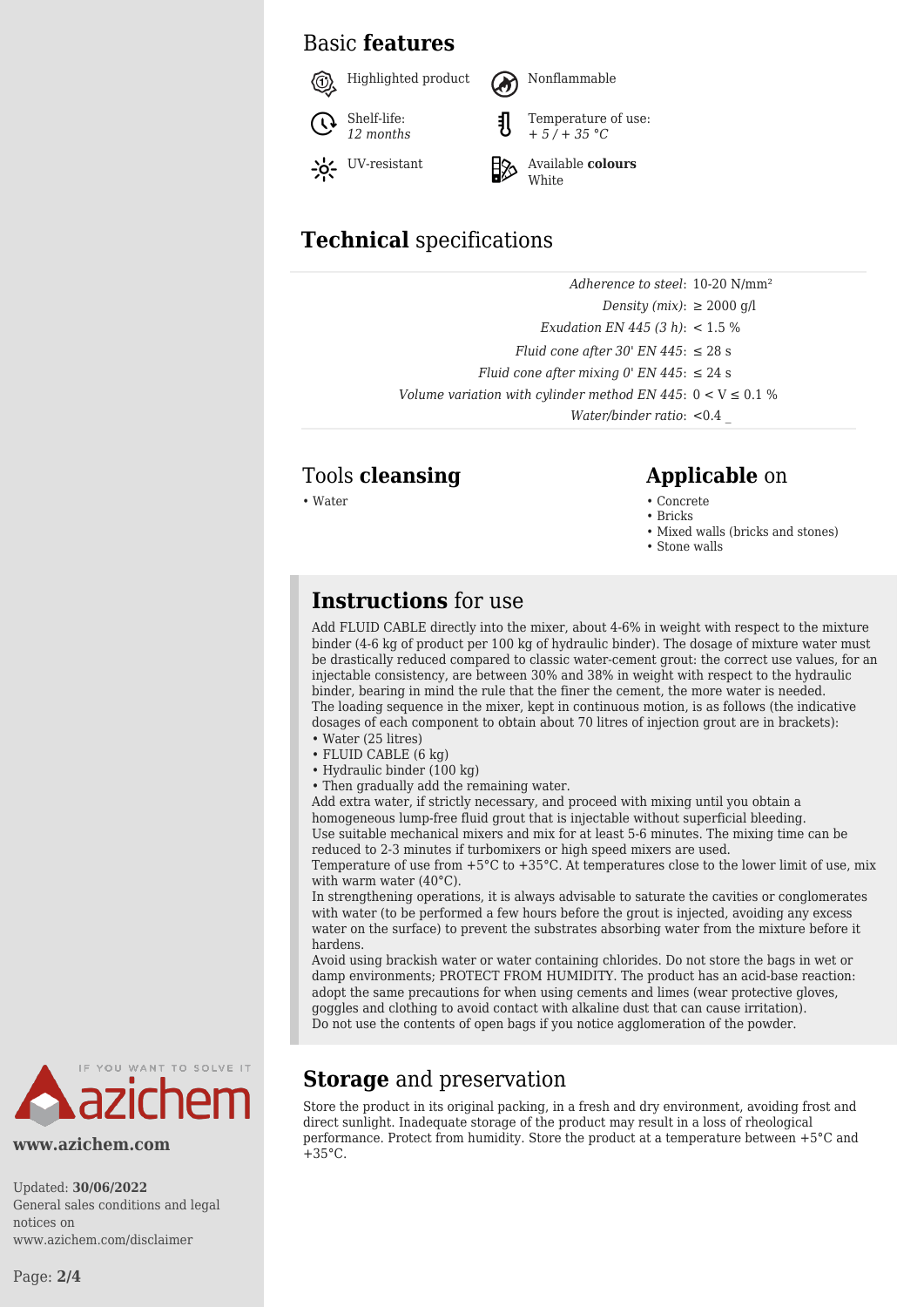

# Mechanical performance

The main mechanical performance of a grout made with FLUID CABLE, depending on the cement used, is detailed below:

| Type of cement                          | PTL 52.5 | PTL 42.5 | PTL 32.5 |
|-----------------------------------------|----------|----------|----------|
| FLUID CABLE (%)                         | 6%       | 6%       | 8%       |
| Resistance to compression 7 days (MPa)  | 51.0     | 50.0     | 36.3     |
| Resistance to compression 28 days (MPa) | 61.5     | 62.5     | 48.2     |
| Resistance to deflection 7 days (MPa)   | 4.8      | 4.5      | 4.1      |
| Resistance to deflection 28 days (MPa)  | 5.1      | 5.0      | 4.9      |
| Adhesion to steel at 28 days (MPa)      | 18.0     | 18.5     | 16.8     |
| Expansion at 2 days $(\%$               | 2        | 2        |          |

## Warnings, Precautions and **Ecology**

The general information, along with any instructions and recommendations for use of this product, including in this data sheet and eventually provided verbally or in writing, correspond to the present state of our scientific and practical knowledge.

Any technical and performance data reported is the result of laboratory tests conducted in a controlled environment and thus may be subject to modification in relation to the actual conditions of implementation.

Azichem Srl does not assume any liability arising from inadequate characteristics related to improper use of the product or connected to defects arising from factors or elements unrelated to the quality of the product, including improper storage.

Those wishing to utilise the product are required to determine prior to use whether or not the same is suitable for the intended use, assuming all consequent responsibility.

The technical and characteristic details contained in this data sheet shall be updated periodically. For consultation in real time, please visit the website: www.azichem.com. The date of revision is indicated in the space to the side. The current edition cancels out and replaces any previous version.

Please note that the user is required to read the latest Safety Data Sheet for this product, containing chemical-physical and toxicological data, risk phrases and other information regarding the safe transport, use and disposal of the product and its packaging. For consultation, please visit: www.azichem.com.

It is forbidden to dispose of the product and/or packaging in the environment.

Check the appropriateness of the product depending on the specific requirements by performing adequate preliminary tests.



**www.azichem.com**

Updated: **30/06/2022** General sales conditions and legal notices on www.azichem.com/disclaimer